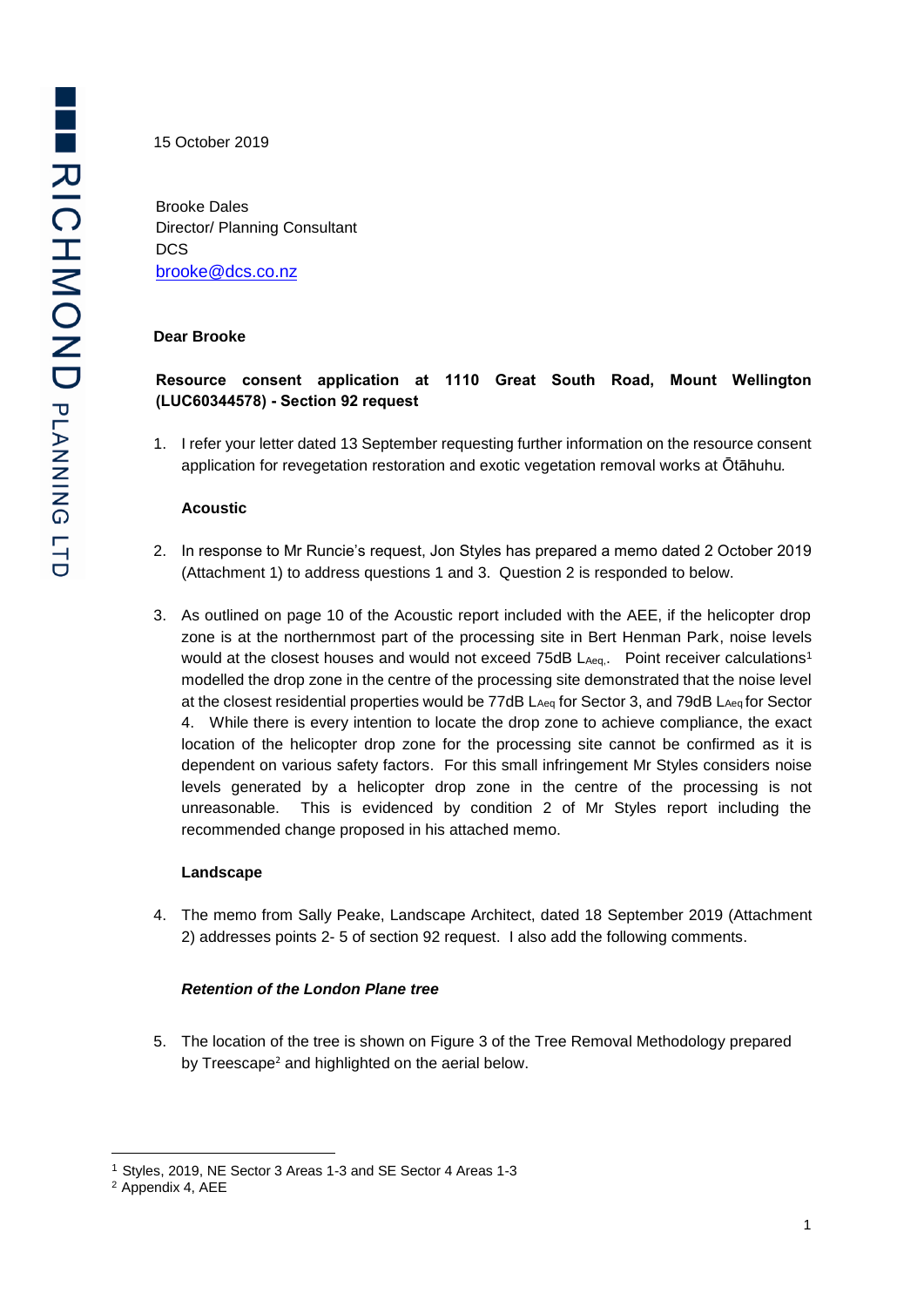**Aerial highlighting the London Plane in the south eastern corner of the Rovers Rugby Clubrooms buildings.**



## *Morton Bay Fig tree stumps*

- 6. It is correct that there are 26 Morton Bay Fig trees that will be cut to stump. Not all stumps will be visible from Great South Road to the west of the site. One Morton Bay Fig tree is growing within the western slope closest to Great South Road and nine in the water tower sector<sup>3</sup>. The one stump in the motor club and ten stumps in the tihi sectors will be too far away, some 300m from Great South Road to be discernible.
- 7. The stumps will be cut to approximately 1m above ground level, in some cases less. All native vegetation around the stumps will be retained. A comparison between Figure 3<sup>4</sup> showing locations of native vegetation to be retained and Figure 4<sup>5</sup> depicting locations of exotic vegetation to be removed illustrates that there is a significantly greater number of native trees than exotic trees in the water tower sector and also a dense native presence on the western slope of the tihi. Noteworthy, is that the western side of contains the greatest presence of native vegetation on Ōtāhuhu. Retention of native vegetation and surrounding grasses will assist with screening and visual integration of the stumps when viewed from Great South Road. Further, the audience along Great South Road is transient, and moving, and the stumps at best would only be visible, if at all, to those travelling in a southerly direction.
- 8. To reduce the likelihood of the Morton Bay fig stumps re-sprouting they will be coated with Agpro Meturon which is already used by the eco contractors on other maunga as an effective

-

<sup>3</sup> Figure 4 Tree Inventory and Table 5, Summary of Exotic Trees Treescape, 2019

<sup>4</sup> Treescape, page 7

<sup>5</sup> Treescape, Page 13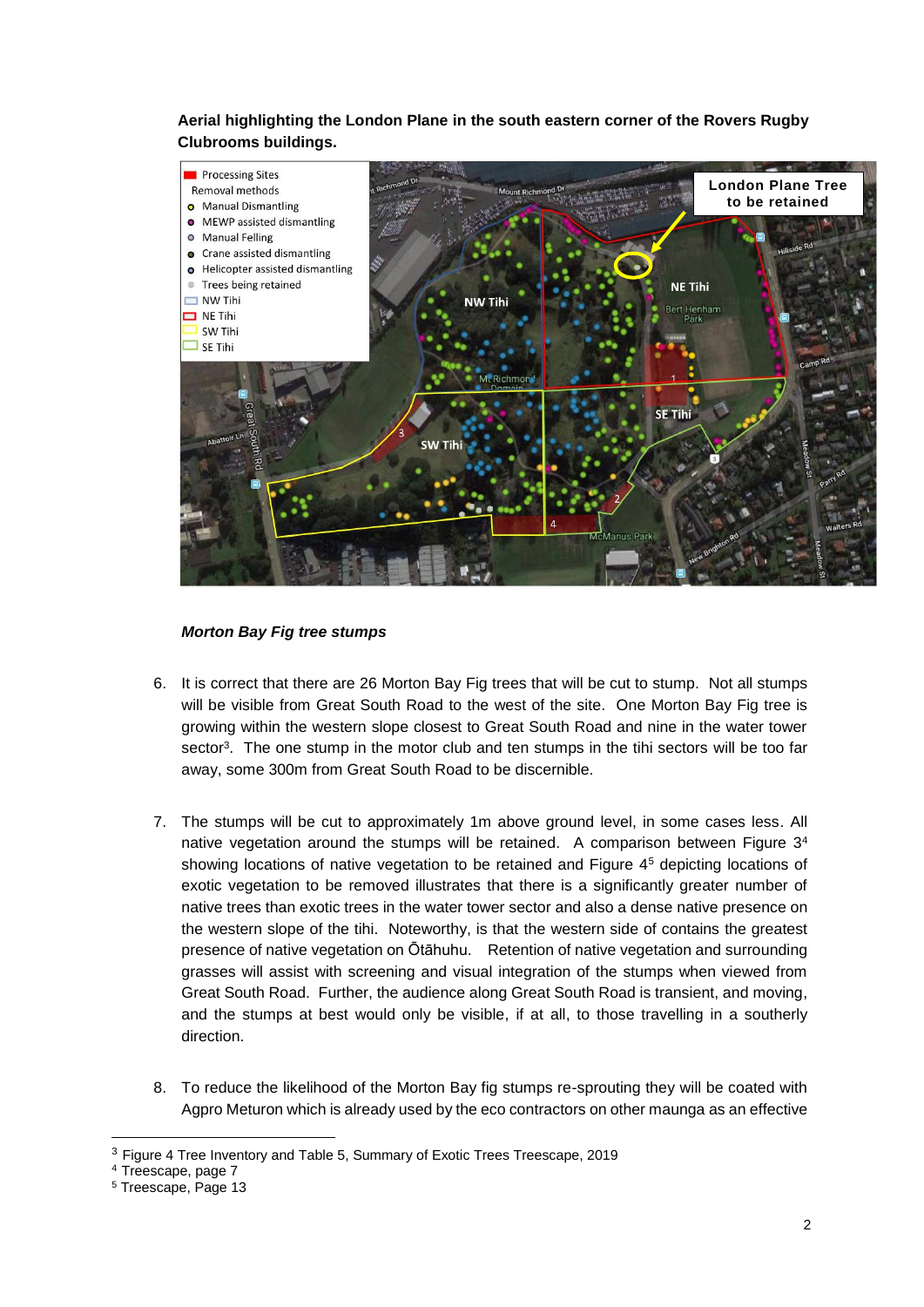growth suppressant. Routine on-going maintenance as part of a wider programme for the whole maunga will also be in place to manage re-sprouting should this occur.

### *Wider Views towards the site/maunga*

9. It is acknowledged that intervisibility is a key role in volcanic view protection provisions in a wider environmental context. However, additional protection of volcanic viewshaft provisions under the AUP for this maunga as suggested by Mr Kensington requires a request for a private plan change subject tested through the Resource Management Act 1991 process. The applicant does not wish to initiate this process at this time.

## *Environmental Management Plan*

10. Reference to the Environmental Management Plan at 5.18 and 5.43 of the AEE and in the proposed conditions is incorrect. This was carried over from earlier tree removal methodology. Apologies for the confusion.

## *Preliminary review comments*

- 11. Thank you for providing preliminary comments on the substantive matters.
- 12. The confusion over the ONF appears to be referencing the Historic Heritage Overlay. The ONF mirrors the boundaries of Ōtāhuhu while the Historic Heritage Overlay (**HHO**) is smaller. Aerials showing the overlays are included in Appendix 2 - Rules Table. While technically there are fewer trees in the HHO and consent could be sought for less to be removed accordingly, it was considered that the breakdown is of no consequence for the application.
- 13. The applicant has considered your suggestion to transplant some of the juvenile exotic trees to be removed along Mt Wellington Highway. Due to complexities with increased timeframes, traffic disturbance, and ground disturbance this has been discounted.

Should you have any questions regarding the above, do not hesitate to telephone to discuss.

Yours faithfully

HAMATCHELL.

**Jodie Mitchell BRPlan (Hons) Richmond Planning Limited** 

*Encl: Attachment 1 Acoustic memo Attachment 2 LVA memo*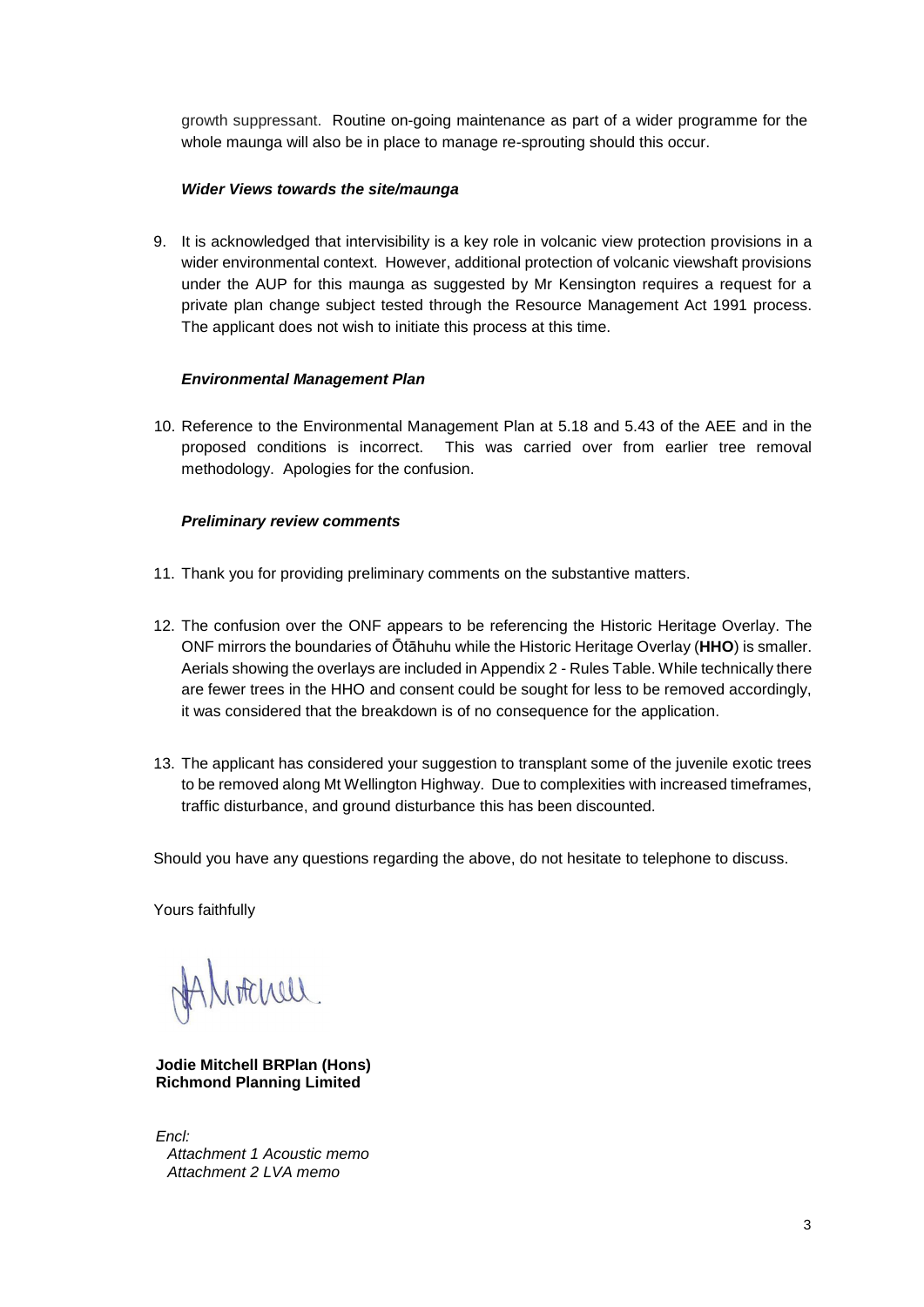

# Consulting Advice Note

| Re      | <b>LUC60344578 Request for further information</b> |
|---------|----------------------------------------------------|
| Project | Otāhuhu / Mt Richmond - Exotic Tree Removal        |
| To      | Jodie Mitchell                                     |
| From    | Jon Styles                                         |
| Date    | 2 October 2019                                     |

P. 09 308 9015 E. info@stylesgroup.co.nz W. www.stylesgroup.co.nz Saatchi & Saatchi Building, L2, 125 The Strand, Parnell PO Box 37857, Parnell, Auckland 1151

Styles Group have been requested to provide further information to address the acoustic information requirements set out in the section 92 request prepared by DCS on behalf of Auckland Council dated 13 September 2019.

The information requests and our response to each request are set out below:

*1. The noise contours show levels over the AUP limit of 75 dB LAeq through some properties which is explained (page 8) as compliant but not shown as such due to elevated nature of the helicopter noise source. Please confirm why this is the case if the receiver contour levels are all at set at 1.5m above ground level and so should show the accurate levels at that height.*

The noise level contours for helicopter work are indicative only and are subject to uncertainty arising from the interpolation between grid points in three dimensions to a greater extent than noise models where the noise sources and receivers are at similar heights.

The comment in page 8 that explains how the noise levels are compliant at some properties even where the 75dB LAeq contour runs midway through some properties. This is because in some cases, there are no houses on half (or part) of the property that the contour runs through, and where the house is on the 'outside' of the contour. Given that the noise level is to be measured 1m from the facade of the house, the noise level will still be compliant.

However, in many cases the noise level at the houses is predicted to be above  $75dB$   $L_{Aeq}$ , and this is why consent is sought to exceed the AUP limit.

*2. Comments are made regarding NE Sector 3 and SE Sector 4 noise levels regarding preferred locations (from a noise effects point of view) to meet the AUP limits. Please provide confirmation that these locations are feasible and that they can be used as BPO to reduce levels.* 

This question will be answered by the project team.

*3. Given that helicopter noise is the identified cause of exceedances (and it does not appear consent is sought for exceedance of the AUP limits for other activities), there appears to be no need for the increased noise limit for non-helicopter work as proposed in*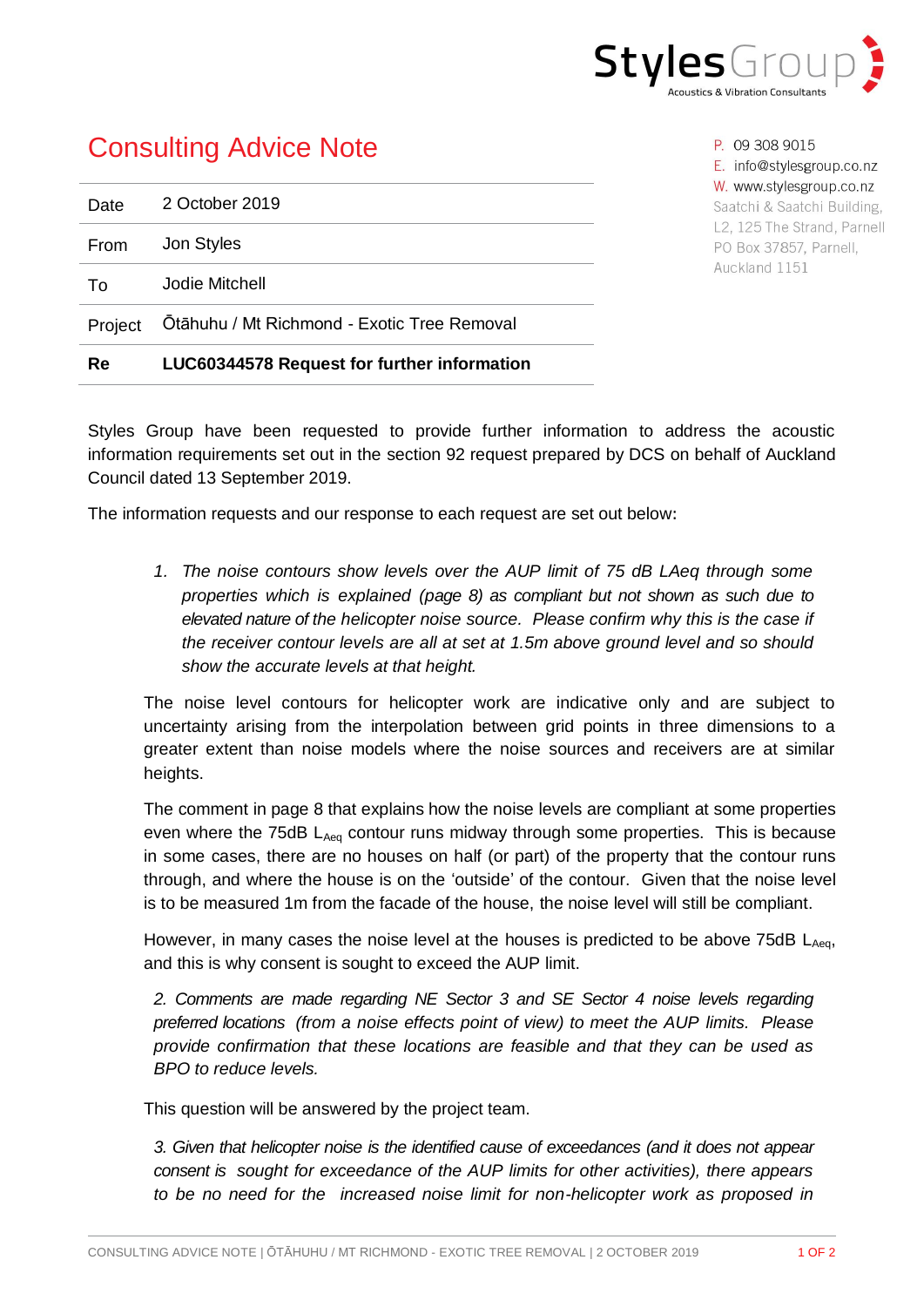

*condition 1. Please confirm whether this proposed limit is necessary and provide the necessary assessment information to support this.*

We have reviewed proposed conditions 1 and 2 and agree that some modification to Condition 1 is necessary to reduce the level from 80 to 75 dB LAeq and to improve the clarity of the conditions. Our recommended changes are set out below:

- (1) The noise from all works (except the use of the helicopter when the helicopter is not operating) shall comply with a noise limits of  $80\text{dB}$  L<sub>Aeq</sub> 75dB dB L<sub>Aeq</sub> when measured 1m from the facade of any occupied building in accordance with NZS6803:1999 *Acoustics – Construction Noise.*
- (2) The noise from all works when the helicopter is operating the use of the helicopter shall comply with a noise limit of 85dB  $L_{Aeq}$  when measured 1m from the facade of any occupied building in accordance with NZS6803:1999 *Acoustics – Construction Noise.*

These modifications are necessary to reflect the fact that during noise measurements, it will be unable to separate the sources of noise and apply different limits to each. These changes do not vary the level of effect that is authorised. We expect that this answers the s92 question adequately.

Please contact me if you require any further information.

Yours sincerely,

Jon Styles, MASNZ Director and Principal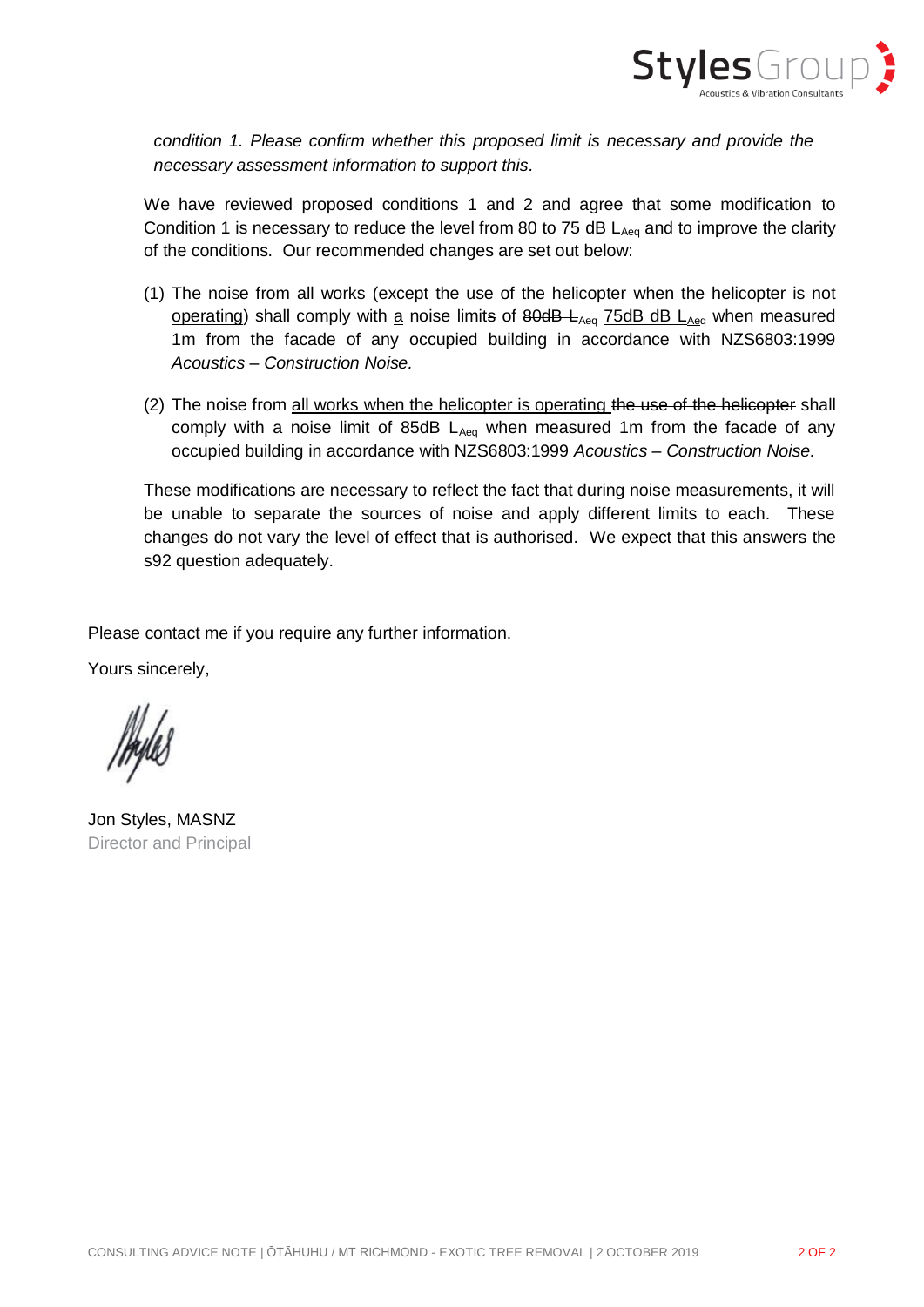

#### LANDSCAPE ARCHITECTURE **Q URBAN DESIGN Q PROJECT MANAGEMENT**

## **LANDSCAPE response**

| To:                   | Jodie Mitchell<br><b>Richmond Planning Ltd</b>            |
|-----------------------|-----------------------------------------------------------|
| From:                 | <b>Sally Peake</b><br>Landscape architect, urban designer |
| Date:                 | 18 <sup>th</sup> September 2019                           |
| Subject:              | Otahuhu/MT Richmond vegetation Removal                    |
| <b>Application #:</b> | LUC60344578                                               |

Dear Jodie

This memorandum is provided to aid in your in response to Council's request for information from Peter Kensington as set out in the letter from DCS dated 13th September 2019.

1. Retention of one London Plane tree

You will recall from past discussions that the assessment of visual effects identified potential adverse effects arising from the total removal of exotic trees around the sports buildings in Bert Henham Park, particularly when viewed from Mt Wellington Highway. The London Plane tree is question is considered to have a scale and location that contributes to the integration of the adjacent building into the landscape and for that reason is proposed to be retained.

2. Camellia trees

As part of the assessment of effects, consideration was given to the inclusion of a review whereby once the tree removals were complete (and after an acceptable period to period of staged removal of trees/future amenity planting around building/parking will protect visual amenity

The Camellia trees are proposed to be retained in the short term for similar reasons. The assessment of effects determined that the the wholesale removal of all exotic vegetation would increase the visibility and visual